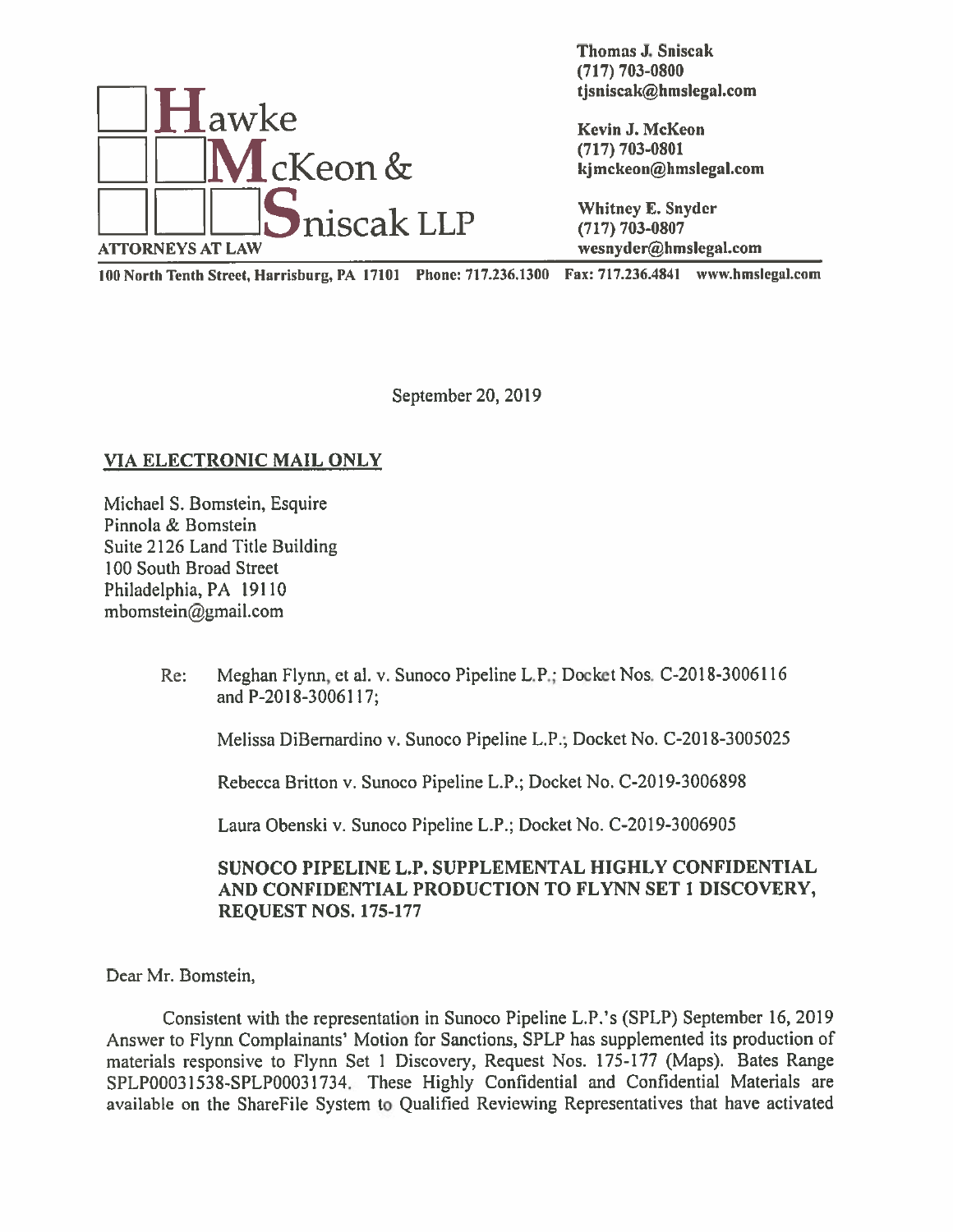Michael S. Bomstein, Esquire Pinnola & Bomstein September 20, 2019 Page 2

their ShareFile account. Please note, as per the terms of the Amended Protective Order, only Qualified Reviewing Representatives who have executed the Non-Disclosure Agreements may access these materials — only those individuals have been given access via <sup>a</sup> ShareFile account to these materials.

Please contact the undersigned if you have issues accessing these materials

Respectfully submitted,

Thomas J. Shiscak, Esq. (PA ID No. 33891)<br>Kevin J. McKeon, Esq. (PA ID No. 30428) Whitney E. Snyder, Esq.  $(PA ID No. 316625)$ Hawke, McKeon & Sniscak LLP 100 North Tenth Street Harrisburg, PA 17101 Tel: (717) 236-1300 tjsniscak $@$ hmslegal.com kjmckeon@hmslegal.com wesnyder@hmslegal.com

Robert D. Fox, Esq. (PA ID No. 44322) Neil S. Witkes, Esq. (PA ID No. 37653) Diana A. Silva, Esq. (PAID No. 311083) MANKO, GOLD, KATCHER & FOX, LLP 401 City Avenue, Suite 901 Bala Cynwyd, PA 19004

Counsel for Sunoco Pipeline L.P.

WES/das

cc: Honorable Elizabeth H. Barnes (by email charnes appa.gov) Rosemary Chiavetta, Secretary Per Certificate of Service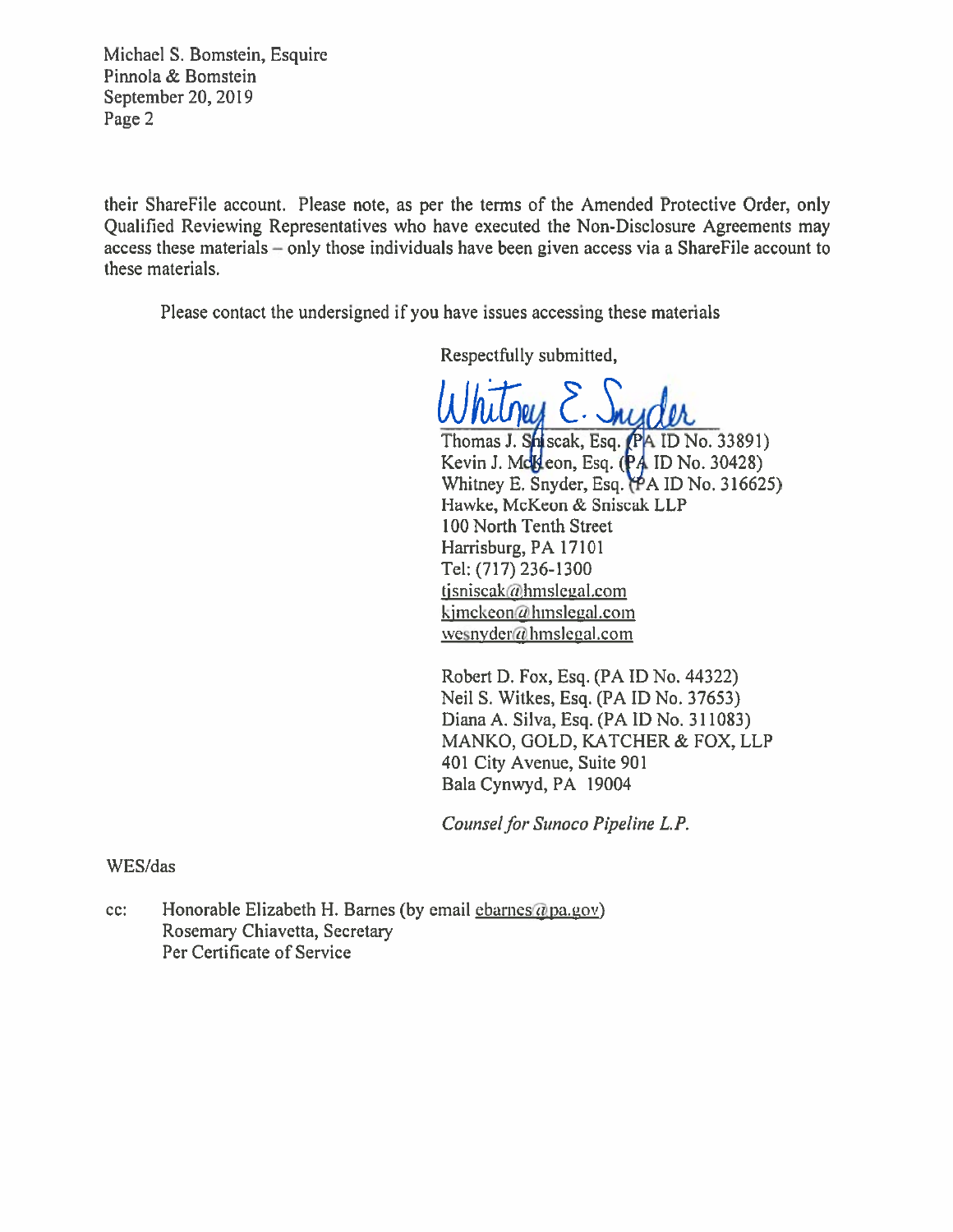## CERTIFICATE OF SERVICE

I hereby certify that I have this day served a true copy of the forgoing document upon the persons listed below in accordance with the requirements of  $\S$  1.54 (relating to service by a party).

## VIA ELECTRO NIC MAIL ONLY

Michael S. Bomstein, Esquire Pinnola & Bomstein Suite 2126 Land Title Building 100 South Broad Street Philadelphia, PA 19110  $m$ bomstein $\alpha$ gmail.com

Counsel for Flynn et al. Complainants

Anthony D. Kanagy, Esquire Garrett P. Lent, Esquire Post & Schell PC 17 North Second Street, 12<sup>th</sup> Floor  $akanay$ @postschell.com  $g$ lent@postschell.com

Counsel for Intervenor Range Resources — Appalachia LLC

Erin McDowell, Esquire 3000 Town Center Blvd. Canonsburg, PA 15317 emcdowell@rangeresources.com

Counsel for Range Resources Appalachia

Rich Raiders, Esquire Raiders Law 606 North 5<sup>th</sup> Street Reading, PA 19601 rich@raiderslaw.com

Counsel for Intervenor Andover Homeowner 's Association, Inc.

Vincent M. Pompo Guy A. Donatelli, Esq. 24 East Market St., Box 565 West Chester, PA 19382-0565 vpompo@lambmcerlane.com gdonatelli@lambmcerlane.com

Counsel for Intervenors West Whiteland Township, Downingtown Area School District, Rose Tree Media School District

Leah Rotenberg, Esquire Mays, Connard & Rotenberg LLP 1235 Penn Avenue, Suite 202 Wyomissing, PA 19610 rotenberg@mcr-attorneys.com

Counsel for Intervenor Twin Valley School District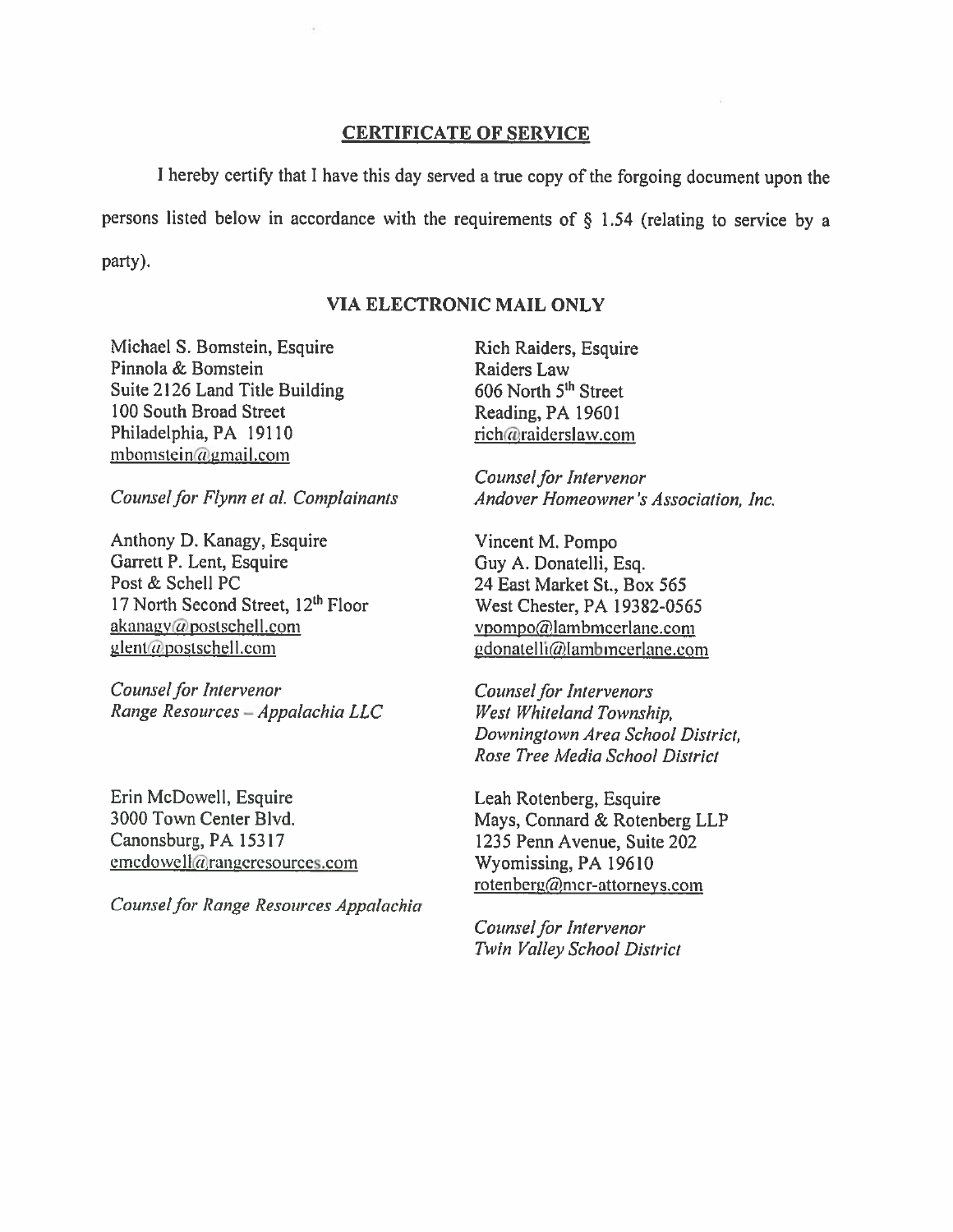Margaret A. Morris, Esquire Reger Rizzo & Darnall LLP Cira Centre, 13<sup>th</sup> Floor 2929 Arch Street Philadelphia, PA 19104 mmorris@regerlaw.com

**Counsel for Intervenors** East Goshen Township and County of Chester Mark L. Freed Joanna Waldron Curtin & Heefner LP 2005 S. Easton Road, Suite 100 Doylestown, PA 18901 mlf@curtinheefner.com jaw@eurtinheefner.com

Counsel for Intervenor Uwchlan Township **Josh Maxwell** Mayor of Downingtown 4 W. Lancaster Avenue Downingtown, PA 19335  $jmaxwell$ *a*downingtown.org

Pro se Intervenor

James C. Dalton, Esquire Unruh Turner Burke & Frees P.O. Box 515 West Chester, PA 19381-0515 jdalton@utbf.com

Counsel for West Chester Area School District, Chester County, Pennsylvania Virginia Marcille-Kerslake 103 Shoen Road Exton, PA 19341 vkerslake@gmail.com

Pro Se Intervenor

James R. Flandreau Paul, Flandreau & Berger, LLP 320 W. Front Street Media, PA 19063 iflandreau@pfblaw.com

Counsel for Intervenor Middletown Township

**Thomas Casey** 1113 Windsor Dr. West Chester, PA 19380  $Tcaseylegal@gmail.com$ 

Pro se Intervenor

Patricia Sons Biswanger, Esquire 217 North Monroe Street Media, PA 19063  $patbiswanger@gmail.com$ 

**Counsel for County of Delaware** 

Melissa DiBernardino 1602 Old Orchard Lane West Chester, PA 19380 lissdibernardino@gmail.com

Pro se Complainant